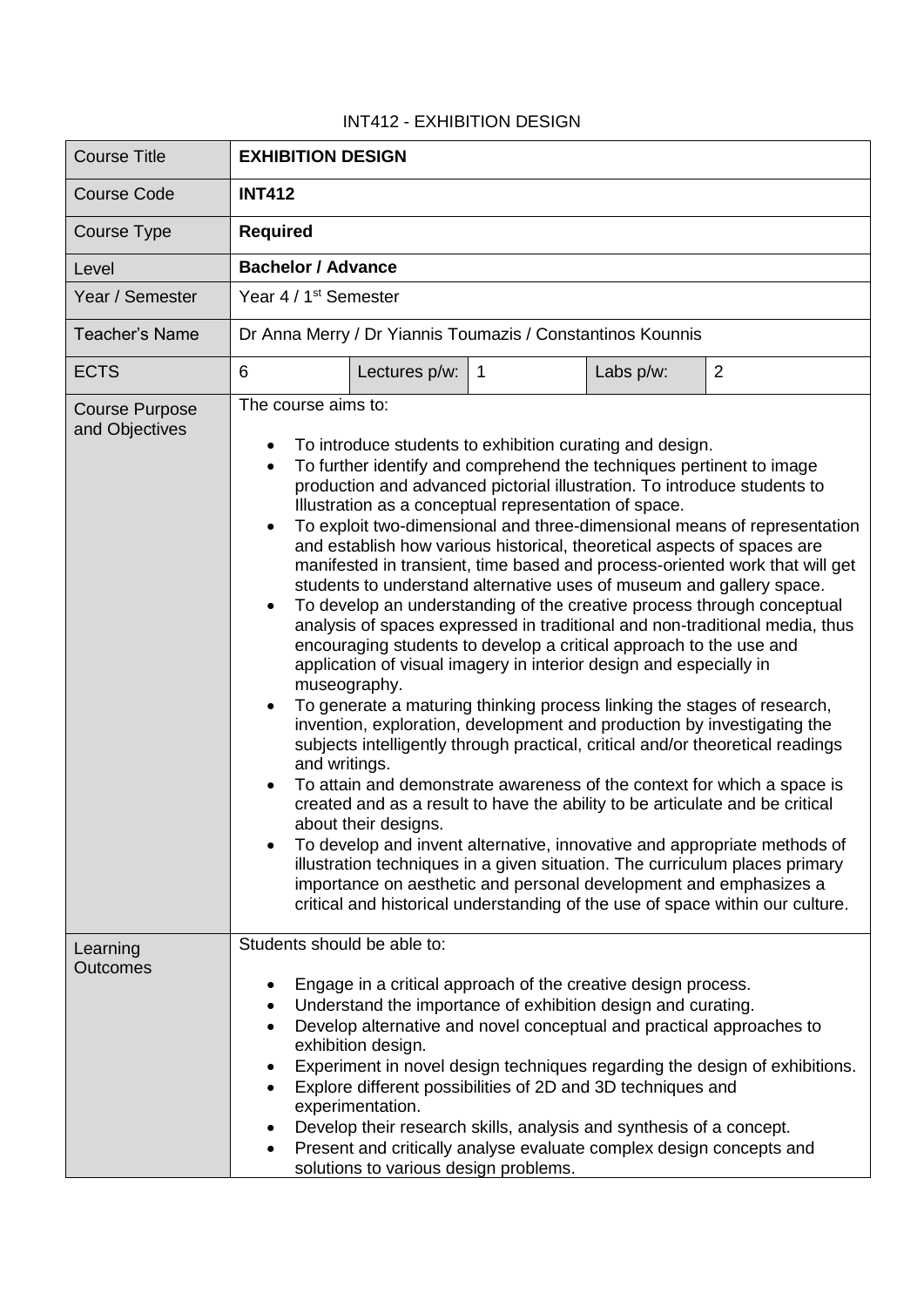| Prerequisites           | <b>INT321</b><br>Co-requisites:                                                                                                                                                                                                                                                                                                                                                                                                                                                                                                                                                                                                                                                                                                                                                                                                                                                                                        |  |  |  |  |
|-------------------------|------------------------------------------------------------------------------------------------------------------------------------------------------------------------------------------------------------------------------------------------------------------------------------------------------------------------------------------------------------------------------------------------------------------------------------------------------------------------------------------------------------------------------------------------------------------------------------------------------------------------------------------------------------------------------------------------------------------------------------------------------------------------------------------------------------------------------------------------------------------------------------------------------------------------|--|--|--|--|
| <b>Course Content</b>   | <b>Introduction to Basic Notions-Curating and Design.</b><br>The Museum/Gallery Space. Students should be able to appreciate the role of the<br>Museum/Gallery in society.<br>. Visit of the Museum/Gallery and measurements of the space. Guided tour of the<br>exhibition space.<br>• Introduction to exhibition curating and design.<br>• Preparation of Architectural Drawings of the exhibition space.<br>. Engagement in research on the proposed themes: Art- Industrial Design -<br>Fashion Design et.al. Selection of subject and critical group discussion.<br>• Development of the exhibition concept and the role of the exhibition curator.<br>• Analysis of basic principles of curating, the methods and mechanisms for an<br>exhibition concept. Critical dialogue.                                                                                                                                    |  |  |  |  |
|                         | <b>Exhibition Design- The Museum as tool.</b><br>• Development of the written brief of exhibition concept. Engagement in analysis<br>and discussion.<br>• Comprehension of the importance of the visual presentation of the concept<br>(method of presentation to be chosen by the student).<br>. Work on Exhibition visuals: invitations, posters, and banners.<br>• Students elaborate on Cultural marketing and promotion skills, as well as skills in<br>synthesis and concept-development.<br>• Using basic knowledge on illustration techniques, students present hand<br>drawings of the exhibition design including spatial views of the concept design.<br>• Development of drawing illustration methods such as Collage.<br>• Experimentation with Conceptual mode of perception and construction.<br>• Experimentation with views of the museum space using collage techniques and<br>engage in discussion. |  |  |  |  |
|                         | Spatial Autonomies- The three-dimensional continuum.<br>• Introduction into the art of model making.<br>• Analysis of the importance of representing in scale.<br>•Presentation od the model of the exhibition design in scale and engagement in<br>critical discussion.<br>. Practice, experimentation and presentation of visuals of the exhibition design in:<br>Photomontage images and 3D Visuals.<br>• Finalization of the project and engagement in critical discussion.<br>• Culmination of the creative process and analysis of its conceptual and technical<br>value.                                                                                                                                                                                                                                                                                                                                        |  |  |  |  |
| Teaching<br>Methodology | The course is based on:<br>Practical workshops<br><b>Exercises</b><br>Illustrated lectures, demonstrations and discussions on critical parts of the<br>subject                                                                                                                                                                                                                                                                                                                                                                                                                                                                                                                                                                                                                                                                                                                                                         |  |  |  |  |